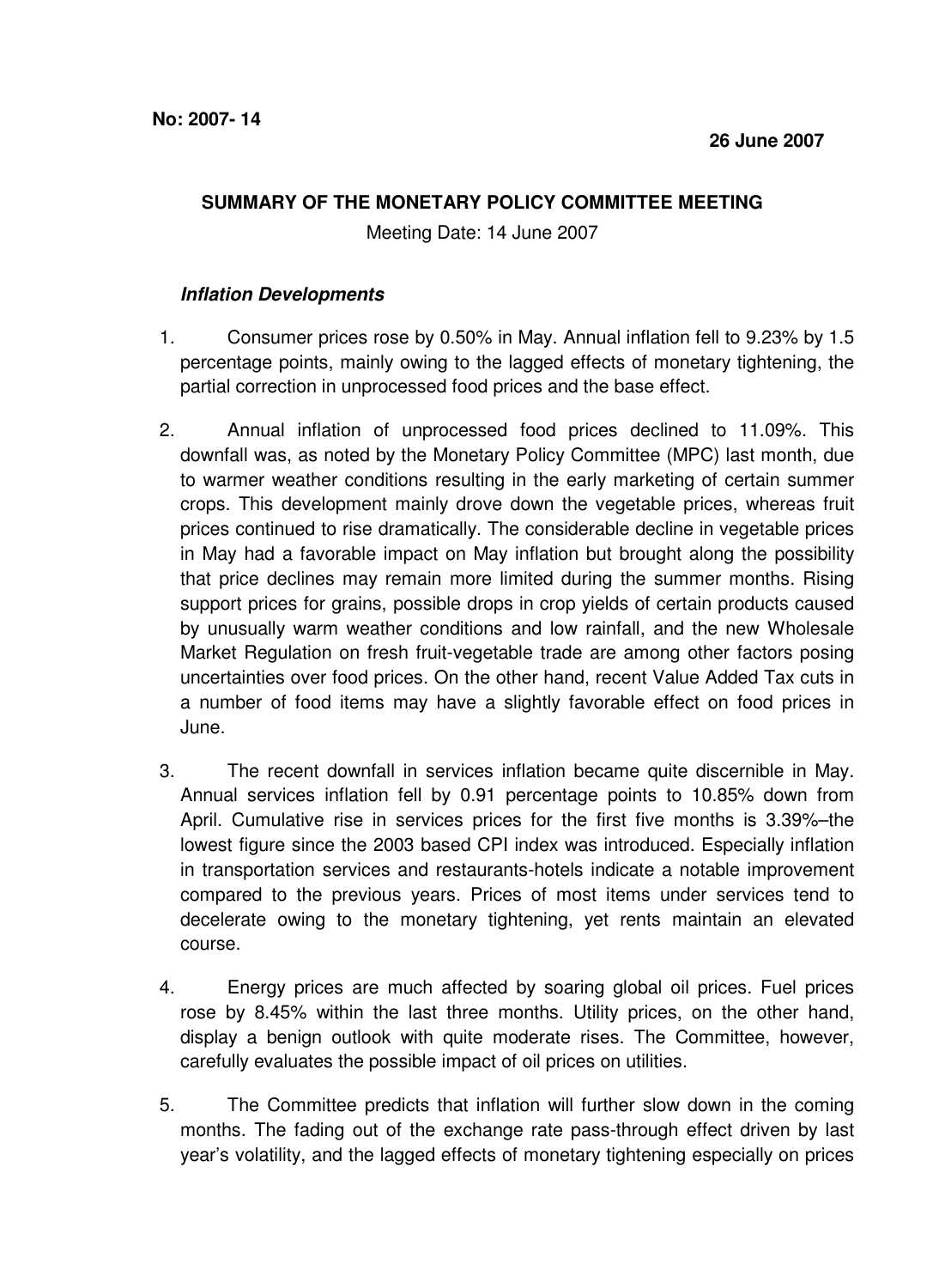of services and durable goods are expected to add to the decline in annual inflation. Special CPI aggregates also suggest a similar outlook.

## **Factors Affecting Inflation**

- 6. The Committee assesses that recent data on economic activity is broadly consistent with the outlook presented in the April Inflation Report.
- 7. The slowdown in private demand becomes more pronounced. Available data suggest that domestic demand continued to moderate in the second quarter. Housing and personal expenditure loans expanded at a modest pace in annual terms, whereas the demand for automobile loans continued to decline. Seasonally adjusted white good sales and imports of consumer goods fell in April and the automobile sales plunged in April and May—indicating an ongoing retrenchment in consumer demand.
- 8. Private investment demand for machinery and equipment continues to slow down. While the seasonally adjusted data for the electrical machinery and electronics production and capital goods imports in April are higher than the March figures, the reduced machinery-equipment production and the continued decline in commercial vehicle sales indicate that investment growth remains at a subdued level. Production and import data on non-metallic minerals, on the other hand, signal a modest growth in construction.
- 9. External demand remains strong. Exports continued to grow more than imports in real terms in April. The leading indicators reveal a similar pattern for May and June. These developments suggest that net external demand has continued to support growth during the first half of 2007.
- 10. Weakening course in domestic demand led to a slowdown in industrial production, despite robust external demand. April industrial production figure was lower than that of March in seasonally adjusted terms. Also considering the strong second-quarter figures of the last year, annual growth in industrial production is expected to decelerate significantly in the second quarter of 2007.
- 11. Moreover, the moderating growth in services employment in the last three quarters is in line with the slowdown in economic activity.
- 12. The marked decline in annual inflation in May had a favorable impact on inflation expectations. Accordingly, short and medium term expectations displayed a slight improvement. However, ongoing perceptions of uncertainty limit the downward trend in inflation expectations. The improvement in medium-term expectations should continue as the headline inflation keeps decelerating towards the 4 per cent target in the upcoming period.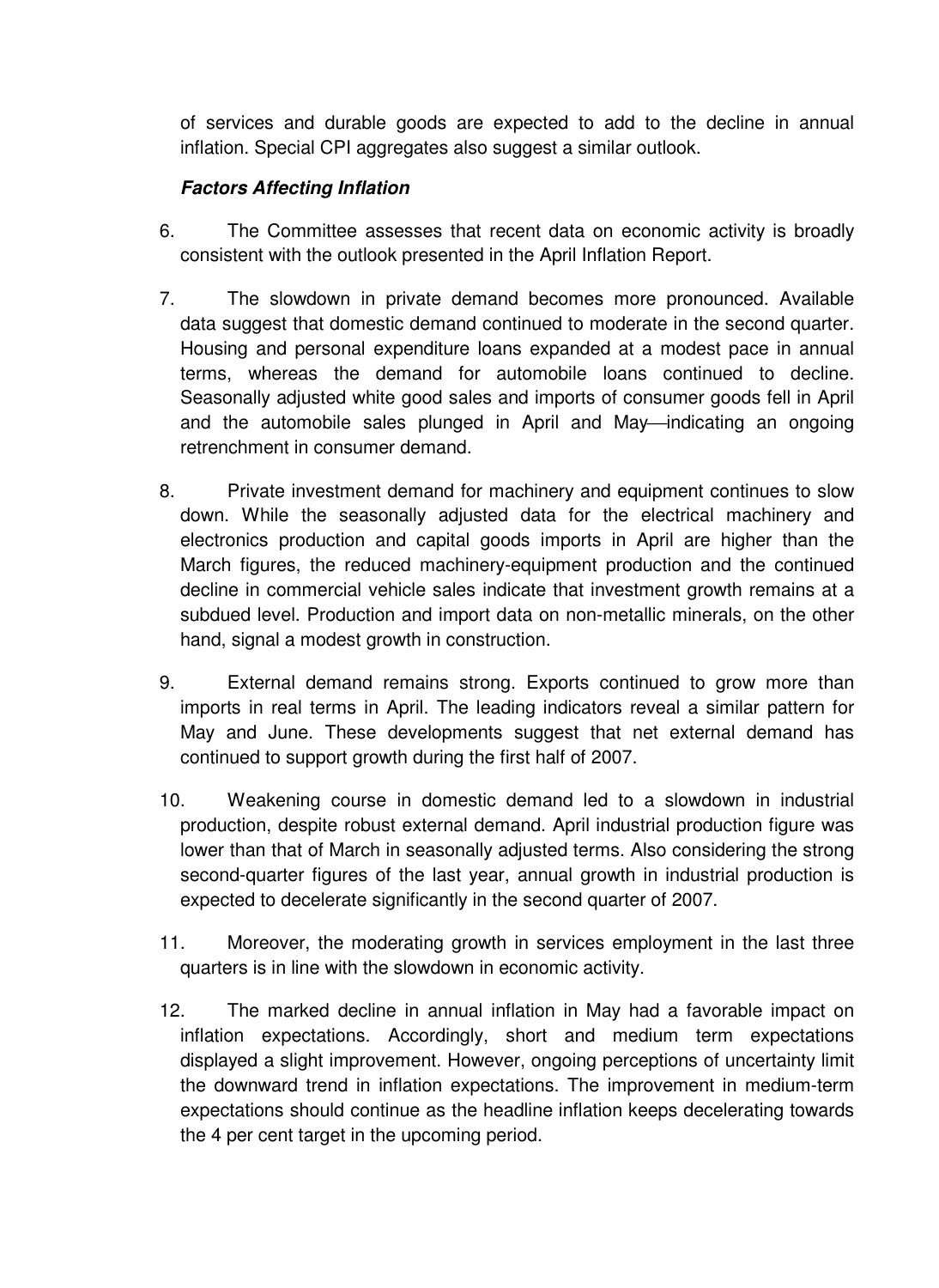13. In sum, economic developments over the last 12 months are highly consistent with the Committee's predictions. Demand for consumption and investment continue to ease, while strong external demand moderates the slowdown in overall economic activity. Aggregate demand conditions increasingly support disinflation. Against this background, inflation is expected to maintain its downward course.

## **Monetary Policy and Risks**

- 14. Parallel to the favorable outlook in medium-term inflation expectations, interest rates on government securities continue to decline. The fall in interest rates and the ongoing capital inflows expand the supply of loanable funds and add to the downward pressure on bank lending rates, as recently observed in housing loan rates. However, considering the cautious stance of monetary policy, the downward trend in lending rates is expected to be limited in the short term. Current levels of the bank lending rates are still high enough to curb expenditures. Moreover, the rise in risk perceptions and the resulting precautionary savings further limit the demand for credit.
- 15. Monetary indicators also confirm the tight stance of monetary policy and the slowdown in economic activity. Real volume of currency in circulation that displayed a slowdown since mid-2006 declined in annual terms in 2007. Nevertheless, changes in portfolio preferences and innovations in the financial system should also be taken into account while evaluating the monetary indicators.
- 16. The lagged effects of monetary tightening exercised since June 2006 are quite noticeable. Against this background, inflation is expected to maintain its downward trend. However, there are some remaining risks to the inflation outlook.
- 17. Inertia in inflation expectations and the backward looking pricing behavior poses a significant risk for the inflation outlook. The elevated course of mediumterm inflation expectations continue to stand as a risk factor, particularly through its potential impact on the wage and price setting behavior. The Committee perceives the recent decline in services inflation as a favorable development, but also notes the risk that services inflation may remain high for a prolonged period. In order to eliminate the gap between medium-term expectations and targets, the prudent monetary policy needs to be reinforced by sustained fiscal discipline.
- 18. Although the monetary tightening exercised since June 2006 is affecting domestic demand as expected, uncertainties over the lagged effects of monetary policy on inflation still remain. Moreover, rising non-interest government expenditures has the potential to limit the effectiveness of monetary tightening. Non-interest budget expenditures of the central government during the first five months of 2007 surpassed the already generous budgetary projections—a